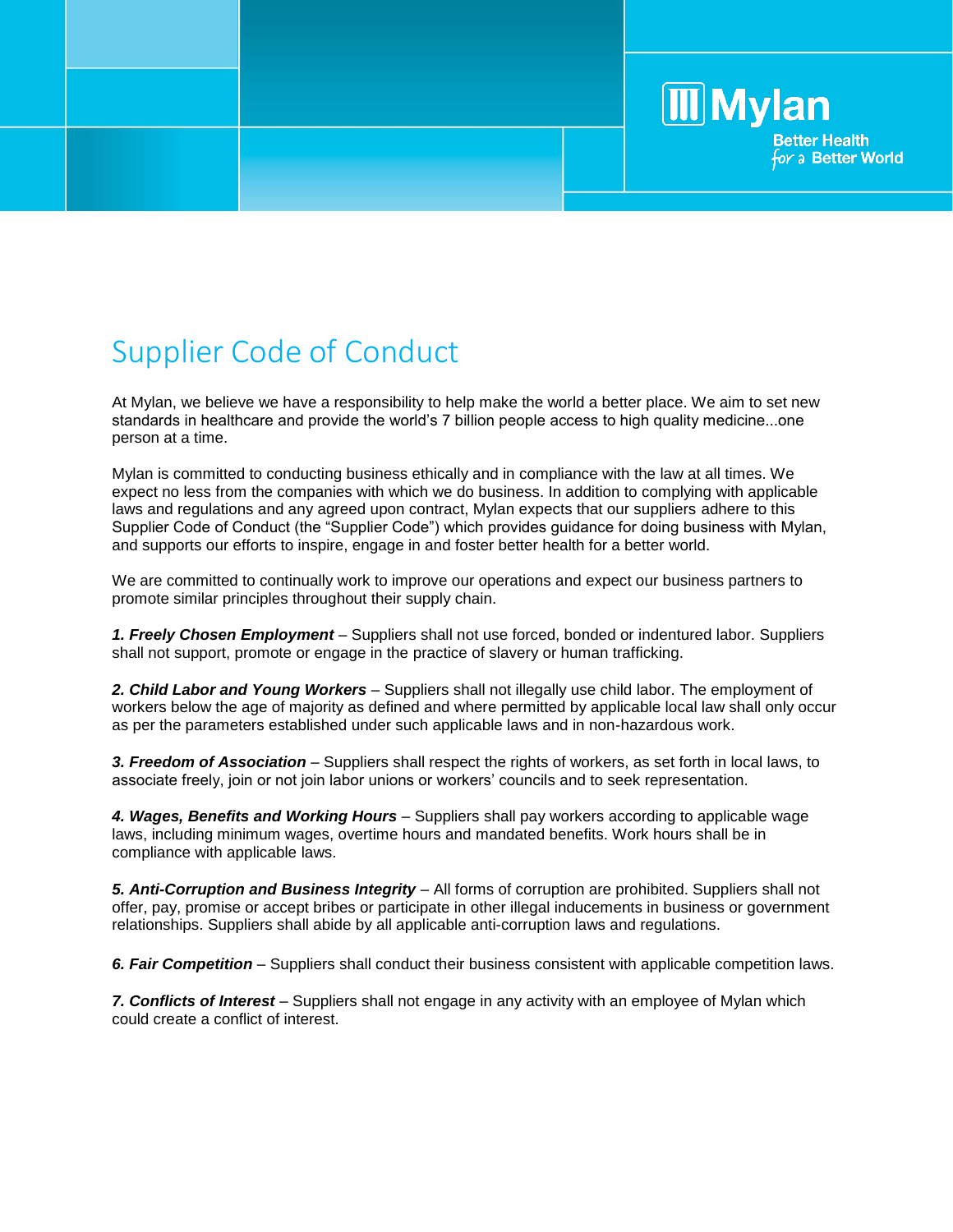

*8. Conflict Minerals* – Suppliers shall ensure that materials supplied to Mylan which may contain tin, tantalum, tungsten or gold are sourced from outside the Democratic Republic of the Congo ("DRC") and adjoining countries or that such materials have been certified by an independent third party as "conflict free" if mined in the DRC.

*9. Environmental Health and Safety ("EH&S")* – Suppliers shall comply with all applicable EH&S laws and regulations. All required EH&S permits, licenses and registrations shall be obtained and their operational and reporting requirements and restrictions followed.

*10. Business Continuity* – Suppliers are responsible for the development and implementation of appropriate business continuity plans for operations supporting Mylan business.

*11. Legal Requirements* – Suppliers shall comply with all applicable laws and regulations.

12. Commitment and Accountability – Suppliers are encouraged to fulfill the requirements described in this Supplier Code by allocating appropriate resources, including but not limited to training their employees on the expectations set forth in this Supplier Code.

13. Compliance Assessment – Suppliers are expected to monitor their own compliance with this Supplier Code. Mylan reserves the right to assess suppliers' compliance with this Supplier Code through use of Mylan personnel or third parties.

*14. Principles and Conventions* – As a signatory to the UN Global Compact, Mylan is committed to the 10 principles to protect human rights and the environment, ensure safe and proper labor conditions and ethical, corruption-free business practices. The 10 principles of the UN Global Compact are derived from: The Universal Declaration of Human Rights, the Eight Fundamental Conventions of the International Labour Organization, the Rio Declaration on Environment and Development, and the United Nations Convention Against Corruption.